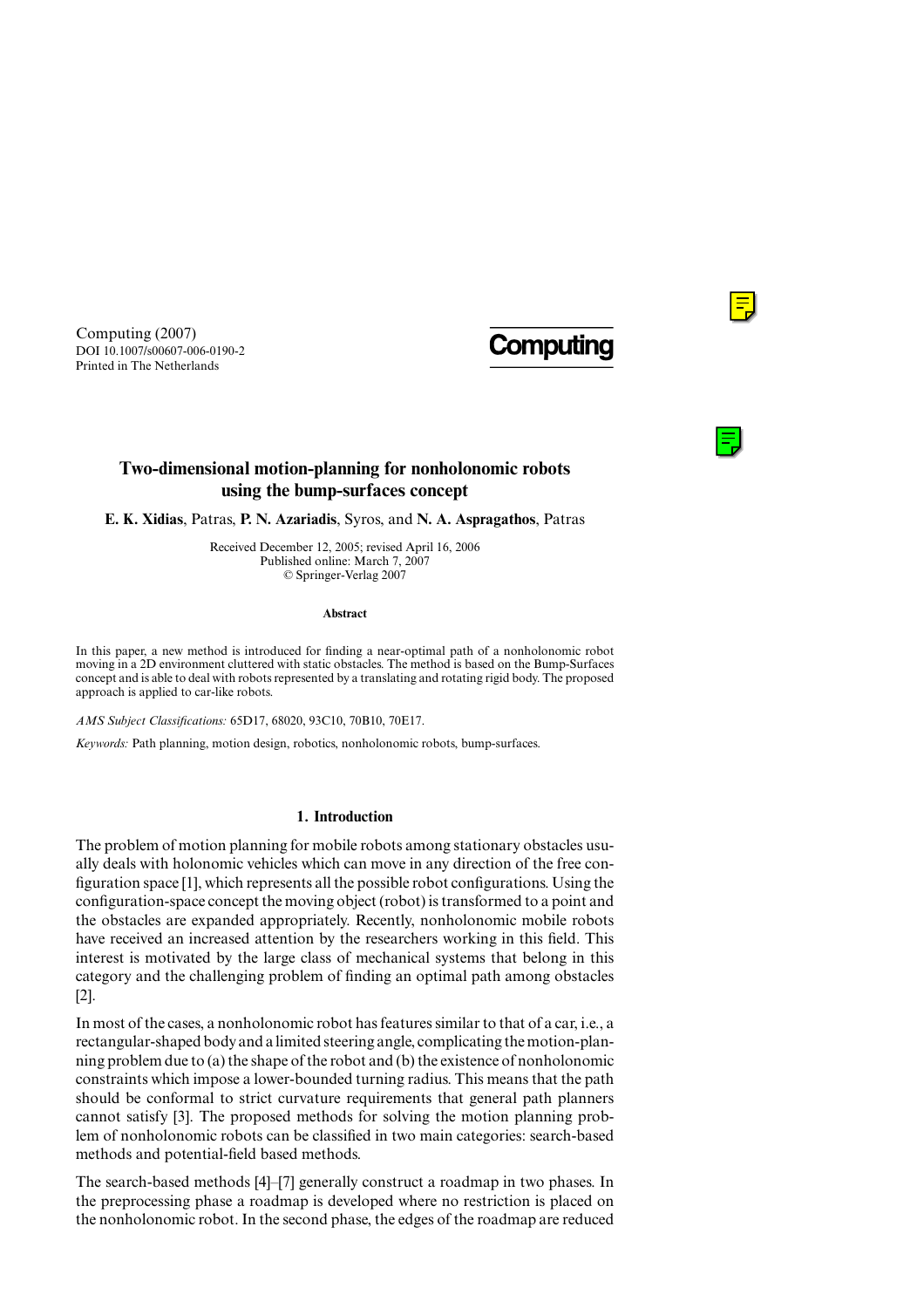by taking into account the nonholonomic constraints. These methods are global in nature, meaning that they search over the entire configuration space [7]. However, the resulted path is polygonal (e.g., a sequence of line segments) which is an unpleasant feature because the robot is forced to make a complete stop each time it meets a curvature discontinuity at the vertices of this "polygonal path''.

Potential-fields methods [8]–[11] force the robot to move according to the influence of an artificial potential field produced by the goal configuration and the obstacles. The main limitation arises from the existence of local minima in the resulted field, where no descent direction exists for the robot to follow.

Recently, the last two authors of this paper introduced the concept of *Bump-surfaces* in order to resolve the problem of motion-planning in two dimensions (2D) [12]. In that work the robot is considered as a point moving in an environment with arbitrary static obstacles which have been expanded appropriately. Therefore the produced solution does not take into account any further degree of freedom that corresponds i.e., to rigid body rotations. The search method is global and it is based on an energy-minimizing criterion applied to a variational curve design problem in a subspace  $[0, 1]^3 \subset \mathbb{R}^3$  embedded in  $\mathbb{R}^3$ . The final path is represented by a  $C^2$  curve satisfying optimally the given motion (or energy) criteria.

A similar in-spirit approach is proposed by Hofer and Pottman in [13]. They follow also a conservative approach considering the robot as a moving ball onto the six-dimensional manifold of the Euclidean Group SE(3) of rigid body motions, and they use a variational curve design algorithm for minimizing a quadratic energy function. The resulting solution does not utilize all the available degrees of freedom of the moving robot, while the proposed approach requires the definition of intermediate configurations in the workspace.

This paper extends the original work presented in [12] by employing all the available configurations to resolve the problem of motion-planning of nonholonomic robots moving in an environment with arbitrary obstacles. In the present work the robot has a 2D shape with finite dimensions *(i.e., it is not considered as a point anymore)*, while the shape and size of the obstacles remain unchanged (contrarily to the standard configuration-space approaches). The new motion-planning method is focused on planning forward motion only, i.e., without backing-up manoeuvres, and takes into account generic nonholonomic constrains. Similarly to [12] the entire robot environment and all possible robot configurations are represented through a single Bump-Surface while the final path is determined by solving an energy-minimizing motion-design problem.

# **2. Problem statement**

Let a nonholonomic robot with two rear and two directional front wheels, which is modelled as a polygon moving in an a priori known 2D environment called *workspace*. The robot workspace is cluttered with static obstacles which have arbitrary size, shape and location. The motion-planning problem addressed in this paper con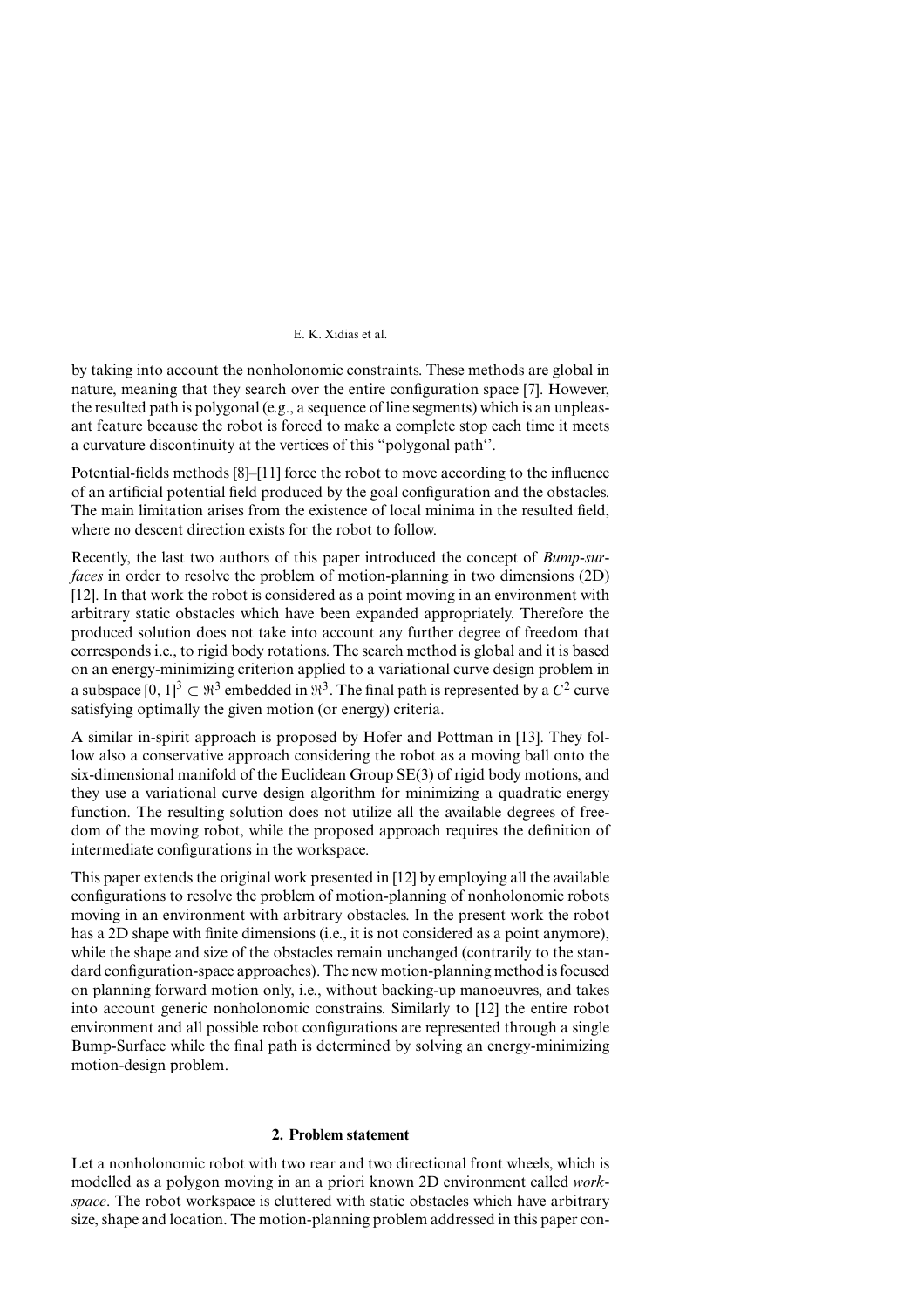Two-dimensional motion-planning for nonholonomic robots



**Fig. 1.** A car-like robot

cerns the determination of a path connecting an initial and a final configuration in this workspace.

The configuration of a nonholonomic robot in the workspace is given by a triple  $(u, v, \theta) \in \mathbb{R}^2 \times [0, 2\pi)$ , where  $(u, v)$  are the coordinates of the rear axle midpoint **R** with respect to a fixed frame, and  $\theta$  is the orientation of the robot, i.e., the angle between the *x*-axis and the main axis of the robot. The *steering angle*  $0 \leq |\varphi| \leq \varphi_{max}$ , with  $|\varphi| = \arctan(\frac{l}{\rho})$ , is defined by the main axis of the robot and the velocity vector of the midpoint **F** of the two front wheels. Finally  $\rho$  is the radius of curvature at point **R** (see Fig. 1) [1], [15].

The unknown path is determined by taking into account the following criteria and constraints:

- (i) The path should not intersect with the obstacles.
- (ii) The length of the path should be minimal.
- (iii) The path should have a lower-bounded turning radius.
- (iv) The path should be smooth without sharp corners and with optimal parameterization.

The robot's path is represented by a B-Spline curve in order to take into advantage the local attributes and the well-known numerical stability of the respective computational implementations [14].

# **3. Formulation of the motion planning objectives**

The motion design problem described earlier is formulated in this section as a global energy-minimizing problem with nonlinear constrains.

# *3.1. General considerations*

The nonholonomic robot *A* is modelled as a convex polygon moving in a two-dimensional environment  $W = [0, 1]^2 \in \mathbb{R}^2$ . Typically the corresponding configuration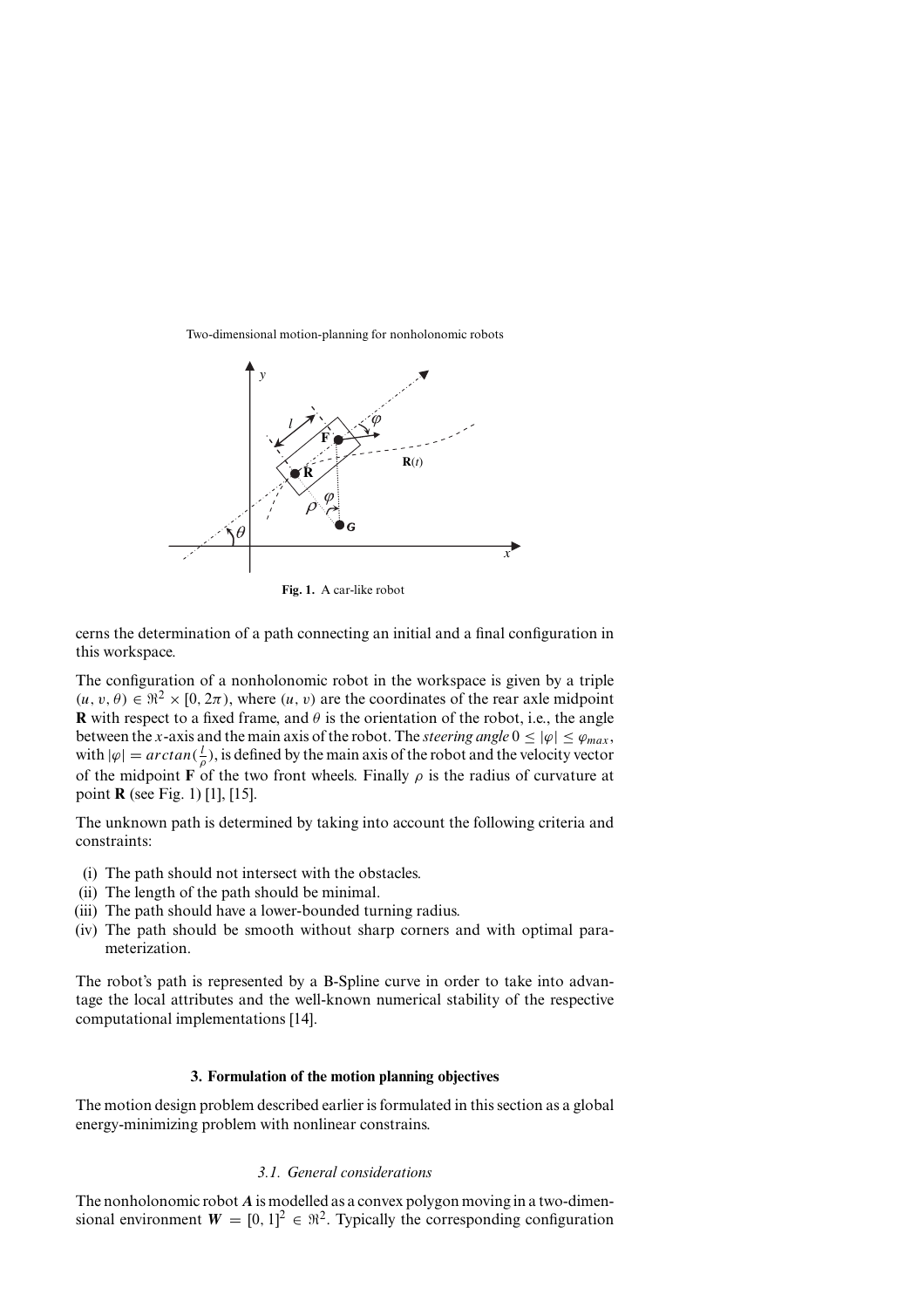#### E. K. Xidias et al.

space should be represented by a cylindrical three-dimensional manifold  $\Re^2 x$  [0,  $2\pi$ ) [1]. However we take advantage of the fact that the robot has a maximum steering angle  $\varphi_{max}$  which can be directly connected to the path's radius of curvature  $\rho$  [1]. Therefore all feasible configurations of *A* are represented onto the Bump-surface manifold *S* through a family of one-parametric curves lying on *S*.

In the present method we consider that the midpoint of the rear wheels of the nonholonomic robot traces a path  $R = \mathbf{R}(t) = (u(t), v(t))$  given as a B-Spline curve

$$
\mathbf{R}(t) = \sum_{i=0}^{K-1} N_{i,d}(t)\mathbf{p}_i, \quad 0 \le t \le 1
$$
 (1)

defined in the parametric space of *S* (without loss of generality we consider that the parametric space of *S* is the actual workspace *W*). Here, *K* is the number of control points  $\mathbf{p}_i$ ,  $N_{i,d}$  is the B-Spline basis function and *d* is the curve degree. Our variational curve design problem is focused in the definition of the *(K*−2*)* control points **p***<sup>i</sup>* such that curve *R* satisfies the motion-planning conditions **2(i)–2(iv)**. The first and last control points, namely  $\mathbf{p}_0$  and  $\mathbf{p}_{K-1}$ , are fixed to the initial and final position of the midpoint of the robot rear wheels. The orientation of the nonholonomic robot in each point of the path has the same direction with the tangent vector of *R* at that point. If fixed robot orientations are required in the two path end-points then we consider these two orientations equal to vectors  $T_0$  and  $T_{K-1}$ , respectively, where  $\|\mathbf{T}_0\| = \|\mathbf{T}_{K-1}\| = 1.$ 

### *3.2. Satisfying the objectives 2(i) and 2(ii)*

Following the results from [12] a valid path that avoids the obstacles should be searched in the "flat" areas of the Bump-surface. A path that "climbs" the bumps of the Bump-surface results to an invalid path in *W* that penetrates the obstacles. By construction, the arc length of *R* approximates the length of its image  $S(\mathbf{R}(t))$  on *S*, as long as *R* does not penetrate the obstacles. Therefore it is reasonable to search for a "flat" path on *S* in order to satisfy both objectives **2(i)** and **2(ii)**.

The arc length of the image of curve *R* onto *S* is given by [16]:

$$
L = \int_{o}^{1} \sqrt{E\left(\frac{du}{dt}\right)^{2} + 2F\frac{du}{dt}\frac{dv}{dt} + G\left(\frac{dv}{dt}\right)^{2}}dt, \tag{2}
$$

where *E*, *F* and *G* are the quantities of the first fundamental form of *S*.

In order to take into account the shape of the nonholonomic robot *A* which should not intersect with the obstacles, we measure the "flatness" of the vertices **a***<sup>j</sup>* of *A* onto *S*. Thus, similarly with midpoint  $\mathbf{R}(t)$ , each vertex  $\mathbf{a}_i$  follows a curve  $\mathbf{a}_i = \mathbf{a}_i(t)$  on *W* where its image on *S* is given by  $S(\mathbf{a}_i(t))$ . We measure the "flatness" of  $S(\mathbf{a}_i(t))$ through

$$
H_j = \int_0^1 S_z(\mathbf{a}_j(t))dt, \ \ j = 1, \dots, n_A \ \text{with} \ \ n_A \ge 2,
$$
 (3)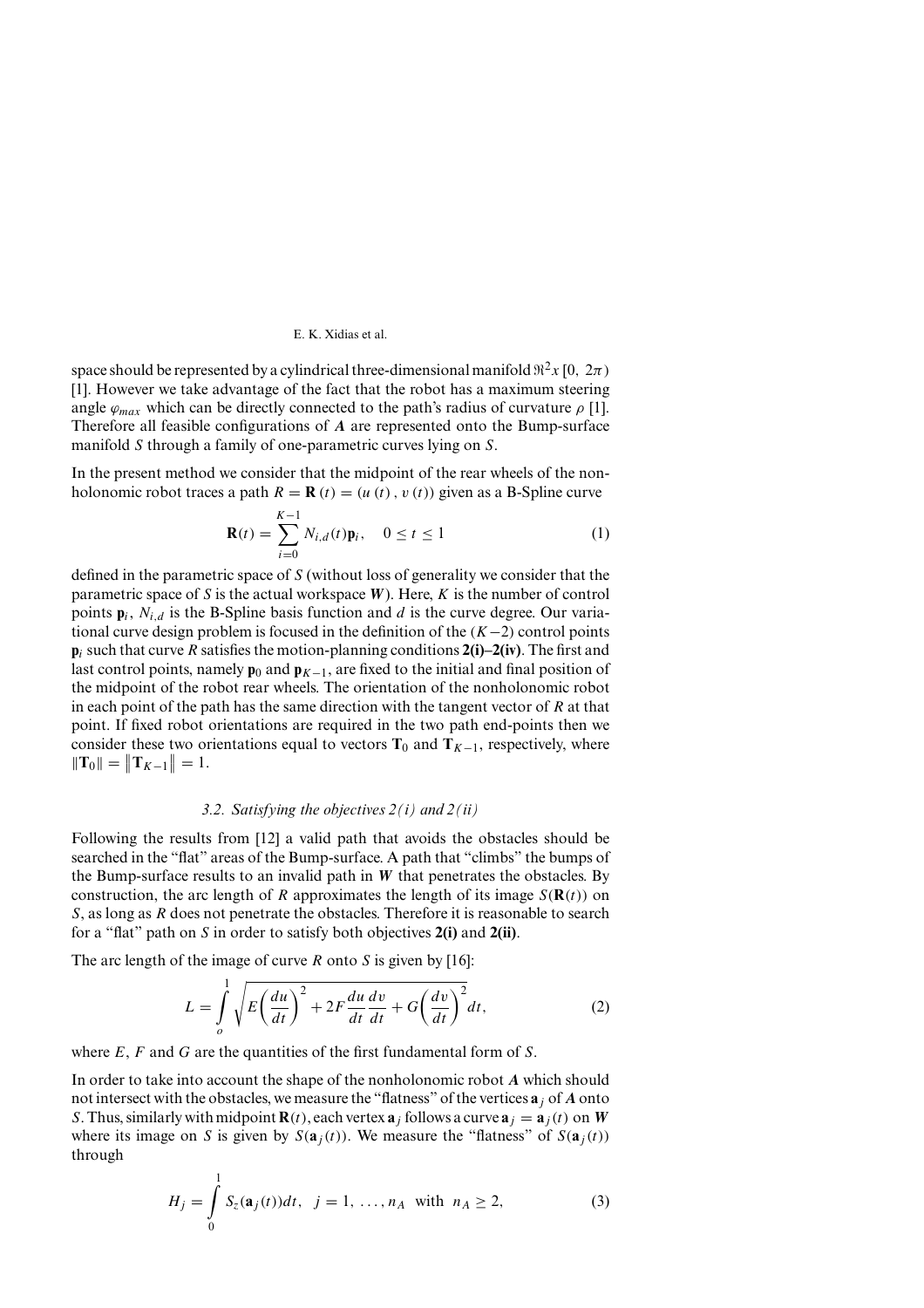

**Fig. 2.** The robot's position and orientation with respect to a given path R

where,  $S_z(\mathbf{a}_j(t))$  denotes the *z*-coordinate of the image of  $\mathbf{a}_j$ ,  $j = 1, \ldots, n_A$  on *S*, and  $n_A$  is the number of vertices that approximate the shape of  $A$ . The distance between every vertex  $\mathbf{a}_j$ ,  $j = 1, \ldots, n_A$  of *A* and the corresponding midpoint  $\mathbf{R}(t)$ of the rear axle is constant. The same holds also for the angle between vectors  $(\mathbf{R}(t) - \mathbf{a}_j(t))$  and  $\mathbf{R}'(t)$  (tangent vector of *R*) as shown in Fig. 2 for  $j = 1$ . Therefore the location of every vertex  $\mathbf{a}_i$  is determined with respect to  $\mathbf{R}(t)$ .

Putting together Eqs. (2) and (3), the minimizer of the *external energy* of *R*

$$
E_{ext.} = \sum_{j=1}^{n_A} H_j + L \tag{4}
$$

with respect to  $\mathbf{p}_i$  ( $i = 1, \ldots, K-1$ ) leads to a path which optimally satisfies the conditions **2(i)** and **2(ii)**.

# *3.3. Satisfying the objective 2(iii)*

The third objective imposes a minimum turning radius  $\rho_{\min}$  in the path. Hence, the midpoint  $\mathbf{R}(t)$  of the rear robot-axle should follow a path whose curvature  $k(t)$  is smaller or equal than  $\frac{1}{\rho_{min}}$ . This requirement is expressed by

$$
k(t) \le \frac{1}{\rho_{min}} = k_{max} \quad \text{or} \quad \frac{\|\mathbf{R}'(t) \times \mathbf{R}''(t)\|}{\|\mathbf{R}'(t)\|^3} \le k_{max}.\tag{5}
$$

Since, the robot's path is a planar curve  $R = \mathbf{R}(t) = (u(t), v(t)) = \sum_{k=1}^{K-1}$ *i*=0  $N_{i,d}(t)(x_i, y_i),$ the roots of the derivative of  $k(t)$  are computed by solving

$$
k'(t) = 0 \quad \text{or} \quad \left( \frac{u'(t)v''(t) - u''(t)v'(t)}{\left(u'(t)^2 + v'(t)^2\right)^{3/2}} \right)' = 0. \tag{6}
$$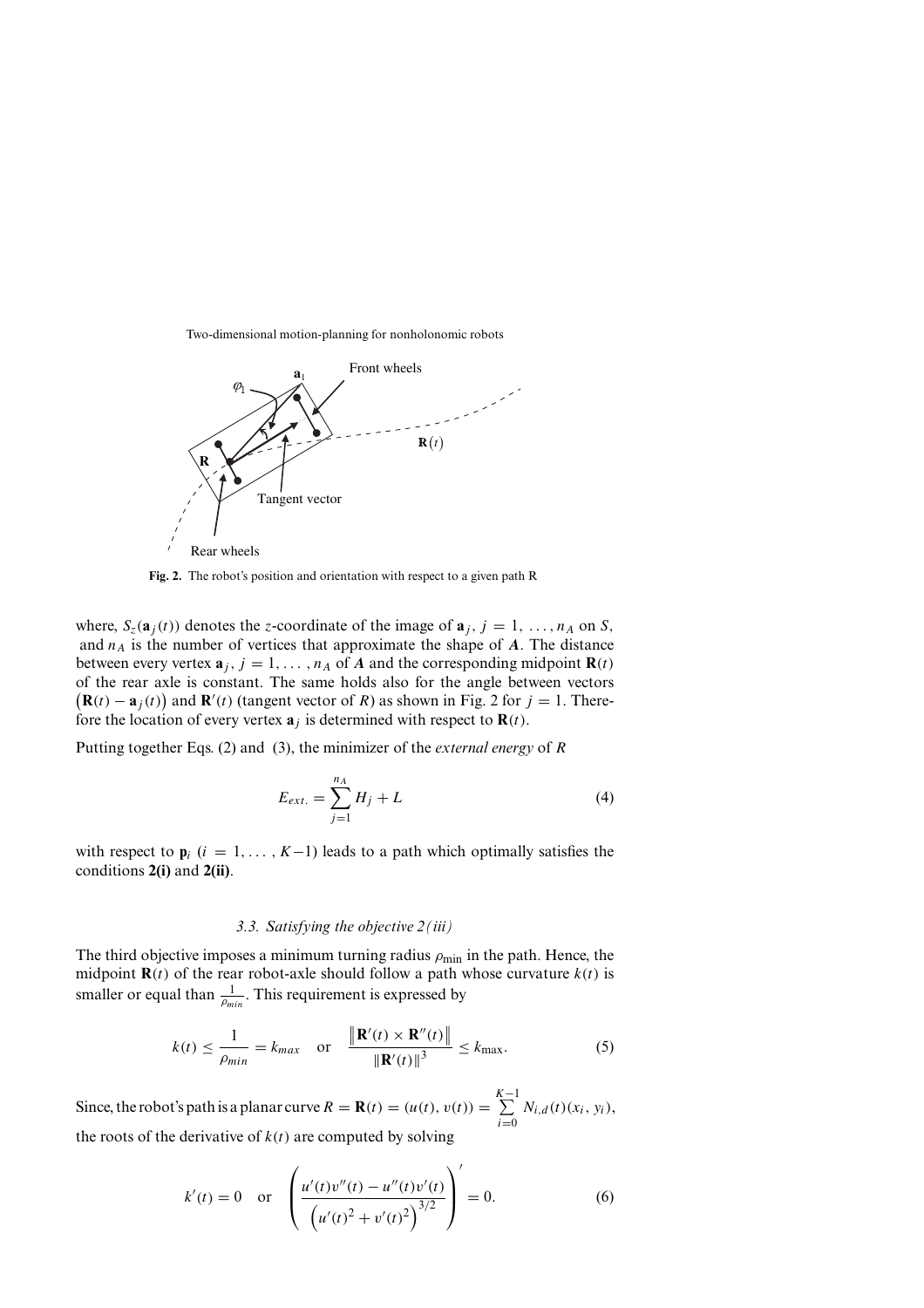In this way we determine the parameters  $t_i$ ,  $i = 1, \ldots, n$  which correspond to the path points of maximum curvature. Hence, objective **2(iii)** can be expressed by

$$
\max(k(t_1),\ldots,k(t_n))\leq k_{max}.\tag{7}
$$

*Note:* The roots of Eq. (6) are determined using the Regula Falsi method [17] between the inflection points [14] of the B-spline curve *C*.

## *3.4. Satisfying the objective 2(iv)*

Objective **2(iv)** expresses the requirement for a smooth path *C* without sharp corners and loops and with an optimal parameterization, allowing, thus, for a smooth robot-motion with constant velocity. These requirements are expressed by

$$
E_{int} = \int_{0}^{1} \|\mathbf{R}'(t)\|^2 dt + \int_{0}^{1} \|\mathbf{R}''(t)\|^2 dt.
$$
 (8)

The minimizer of  $E_{int}$  with respect to  $\mathbf{p}_i$  (1 ≤ *i* ≤ *K*−2) subject to the constraint Eq. (7) corresponds to a path satisfying optimally both objectives **2(iii)** and **2(iv)**.

*Note:* When an initial and final robot orientation is given through  $T_0$  and  $T_{K-1}$ (see Sect. 3.1) then we introduce into Eq. (8) two more terms, i.e.,

$$
E_{int} = \int_{0}^{1} \|\mathbf{R}'(t)\|^2 dt + \int_{0}^{1} \|\mathbf{R}''(t)\|^2 dt + \left\|\mathbf{T}_0 - \frac{\mathbf{R}'(0)}{\|\mathbf{R}'(0)\|}\right\|^2 + \left\|\mathbf{T}_{K-1} - \frac{\mathbf{R}'(1)}{\|\mathbf{R}'(1)\|}\right\|^2.
$$
\n(9)

### *3.5. Forming the overall motion-planning problem*

Taking the above into account we conclude that the minimizer of the following combined energy *Ecomb*:

$$
E_{comp} = a_1 E_{ext} + a_2 E_{int}, \qquad (10)
$$

$$
Subject to max (k(t1), ..., k(tn)) \leq kmax
$$

with respect to  $\mathbf{p}_i$  (1 ≤ *i* ≤ *K*−2), is a continuous collision-free path which satisfies optimally the motion-planning objectives **2(i)–2(iv)**. The scalars  $a_1 + a_2 = 1$ ,  $0 \le a_1, a_2 \le 1$  are weight factors. For example, higher values for  $a_1$  enforce the optimization method to search for shorter paths ignoring to some degree their smoothness and vice versa.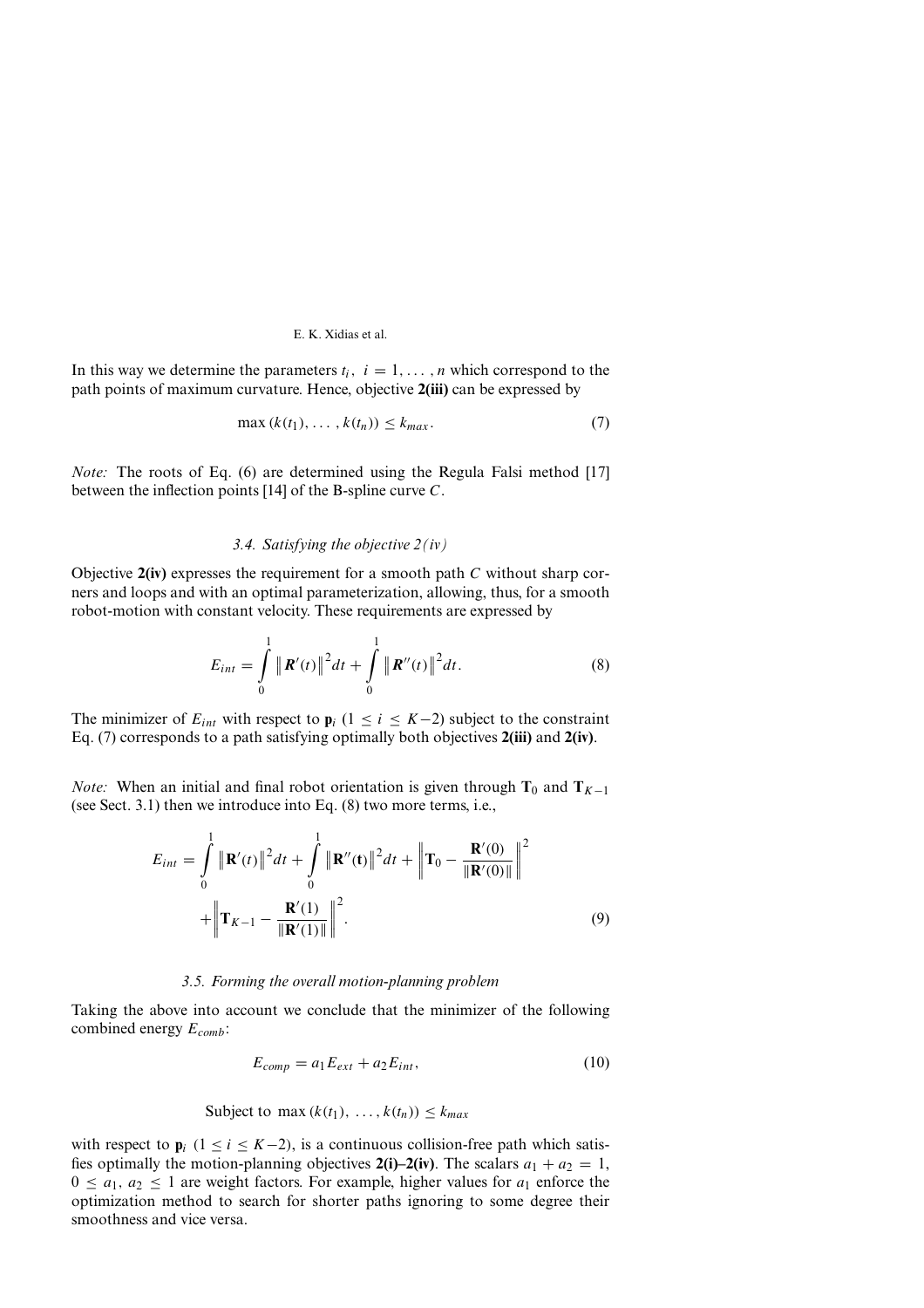## **4. An energy-minimizing algorithm for motion design with Bump-surfaces**

Equation (10) represents a nonlinear objective function with a non-linear constraint. In order to effectively resolve this problem in a computer-based environment the integrals in Eq. (2), (3) and (8) are discretized and approximated through finite sums. Then an evolutionary optimization method is employed to solve the obtained optimization problem.

## *4.1. Discrete representation of the minimization problem*

The robot's path *R* is approximated by  $N_p - 1$  sequential chords. The *r*-th point of *R* is given by

$$
\mathbf{R}(t_r) = \sum_{i=0}^{K-1} N_{i,d}(r\Delta t)\mathbf{p}_i = \sum_{i=0}^{K-1} N_{i,d}(r\Delta t)(x_i, y_i), r = 0, ..., N_p - 1,
$$
 (11)

where  $\Delta t = \frac{1}{N_p - 1}$ . Equation (2) is replaced by the sum of the squared lengths of the images of the chords of *R* on *S*. Hence,

$$
L^* = \sum_{r=0}^{N_p - 2} \left\| \mathbf{S}(\mathbf{R}(t_{r+1})) - \mathbf{S}(\mathbf{R}(t_r)) \right\|^2.
$$
 (12)

In a similar fashion, Eq. (3) is replaced by

$$
H^* = \sum_{j=1}^{n_A} H_j = \sum_{j=1}^{n_A} \sum_{r=0}^{N_{p-1}} S_z (u_r^j, v_r^j), \ \ n_A \ge 2,
$$
 (13)

where,  $(u_r^j, v_r^j)$  is the *r*-th point of each  $\mathbf{a}_j(t)$ ,  $j = 1, \ldots, n_A$ . Thus, Eq. (4) now becomes

$$
E_{ext}^* = \sum_{r=0}^{N_p-2} \left\| \mathbf{S}(\mathbf{R}(t_{r+1})) - \mathbf{S}(\mathbf{R}(t_r)) \right\|^2 + \sum_{j=1}^{n_A} \sum_{r=0}^{N_p-1} S_z(u_r^j, v_r^j), \ n_A \ge 2. \quad (14)
$$

Similarly, Eq. (8) is replaced by

$$
E_{int}^{*} = \sum_{r=0}^{N_p - 1} \|\mathbf{R}'(t_r)\|^2 + \sum_{r=0}^{N_p - 1} \|\mathbf{R}''(t_r)\|^2
$$
 (15)

and the final optimization problem is written as

$$
E_{comb}^* = a_1 E_{ext}^* + a_2 E_{int}^*,\tag{16}
$$

Subject to max  $(k(t_1), \ldots, k(t_n)) < k_{max}$ .

Let us note here, that the first and second derivative vectors in Eq. (15) are computed analytically with respect to Eq. (1) for  $t = t_r$ .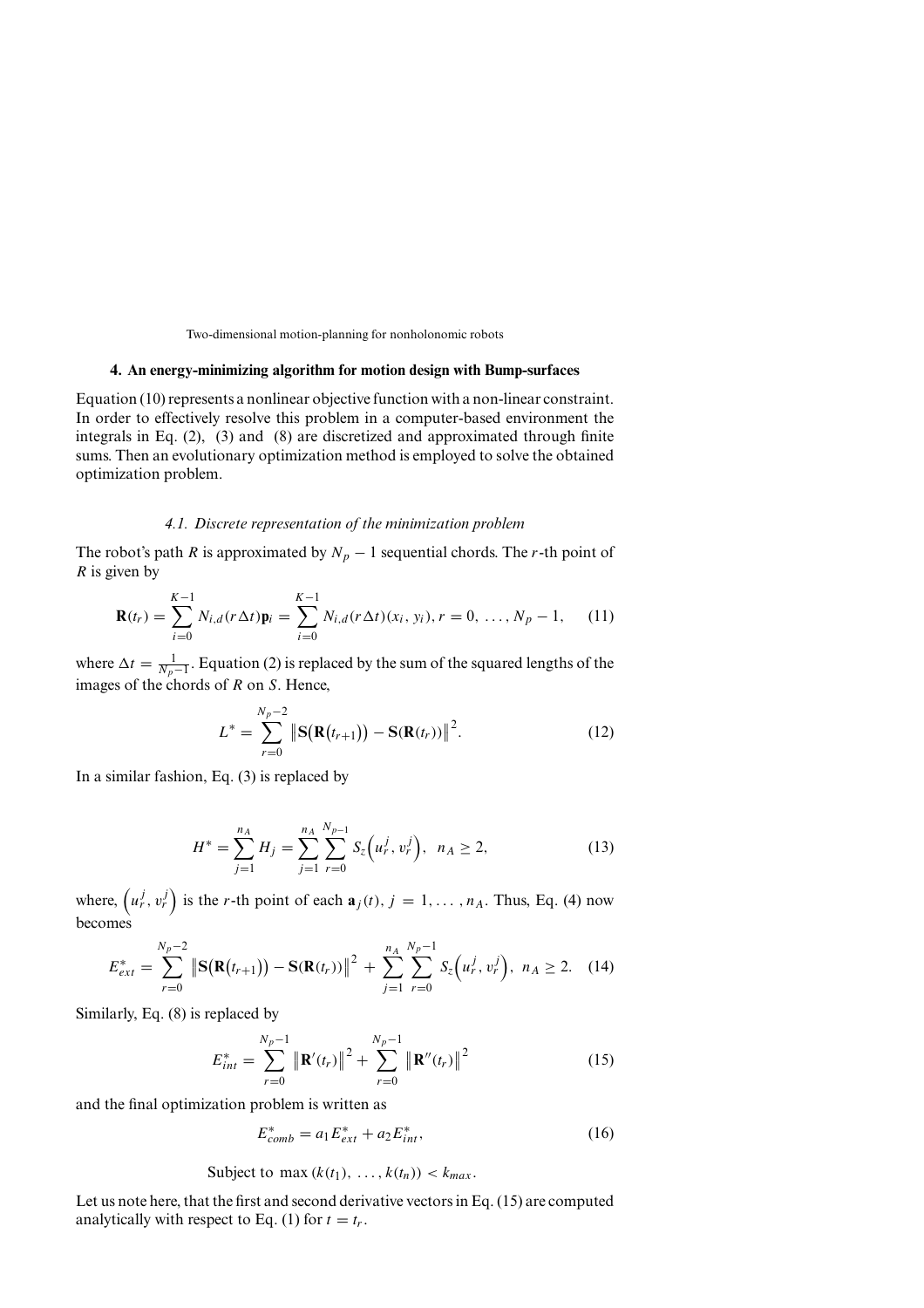#### E. K. Xidias et al.

#### *4.2. The optimization algorithm*

In this paper, we employ Genetic Algorithms (GAs) [18] in order to derive a reliable and accurate solution of the optimization problem expressed by Eq. (16). The proposed method utilises a uniform crossover, a Gaussian mutation operator and a Roulette Wheel selection. In addition, the following fitness function is used in order to minimize *E*∗ *comb*:

$$
E_{ga} = \frac{1}{E_{comb}^* + Q + X},\tag{17}
$$

where, *Q* is given by

$$
Q = \frac{L^*}{D} e^{-g \frac{D}{L^*}}.
$$
\n(18)

 $L^*$  is the arc length of the image of curve *R* onto the *S* (Eq. (12)), *g* is the maximum allowed number of control points and *D* is the Euclidean length of the straight line connecting the start and the destination point. Equations (18) are incorporated in the fitness function in order to allow the algorithm to determine the optimal number of control points that define the robot's path. Finally, the curvature constraint is given by

$$
X = \frac{\max (k(t_1), \, \dots, k(t_n))}{k_{max}}.
$$
 (19)

Each chromosome represents a possible path for the robot as a sequence of control points which define the B-spline curve of Eq. (1). The coordinates  $(x_i, y_i)$  of each control point are the *genes* of the chromosome. The initial population consists of a number of chromosomes having genes with coordinates randomly selected within  $[0, 1]^2$ .

#### **5. Implementation and results**

The proposed method has been implemented on a Pentium IV 3*.*2 GHz PC using Matlab. The following examples concern the motion design of a car-like robot with dimensions equal to  $0.075 \times 0.025$  environment units (the distance between its two axes is 0.07 units). The grid size is set to  $75 \times 75$ , the maximum number of control points is set to  $g = 12$  and the general GA's control parameters are defined as follows: *population size* = 100, *number of generations* = 90, *crossover rate* = 0.7 and *probability of boundary mutation* = 0.0075. Finally,  $N_p = 100$  and  $a_1 = 0.7$ ,  $a_2 = 0.3$  in order to increase the importance of the first two motion-planning objectives. Finally, a 2-degree B-spline curve and a (2, 2)-degree B-spline surface are used to represent the robot path and the B-surface, respectively.

*Scene I:* Figure 3a shows a car-like robot which has steering-angle limit 45°. The 2D environment is cluttered with 11 obstacles of arbitrary size and shape. The control polygon of the final path consists of 5 control points. The processing time is 163 seconds.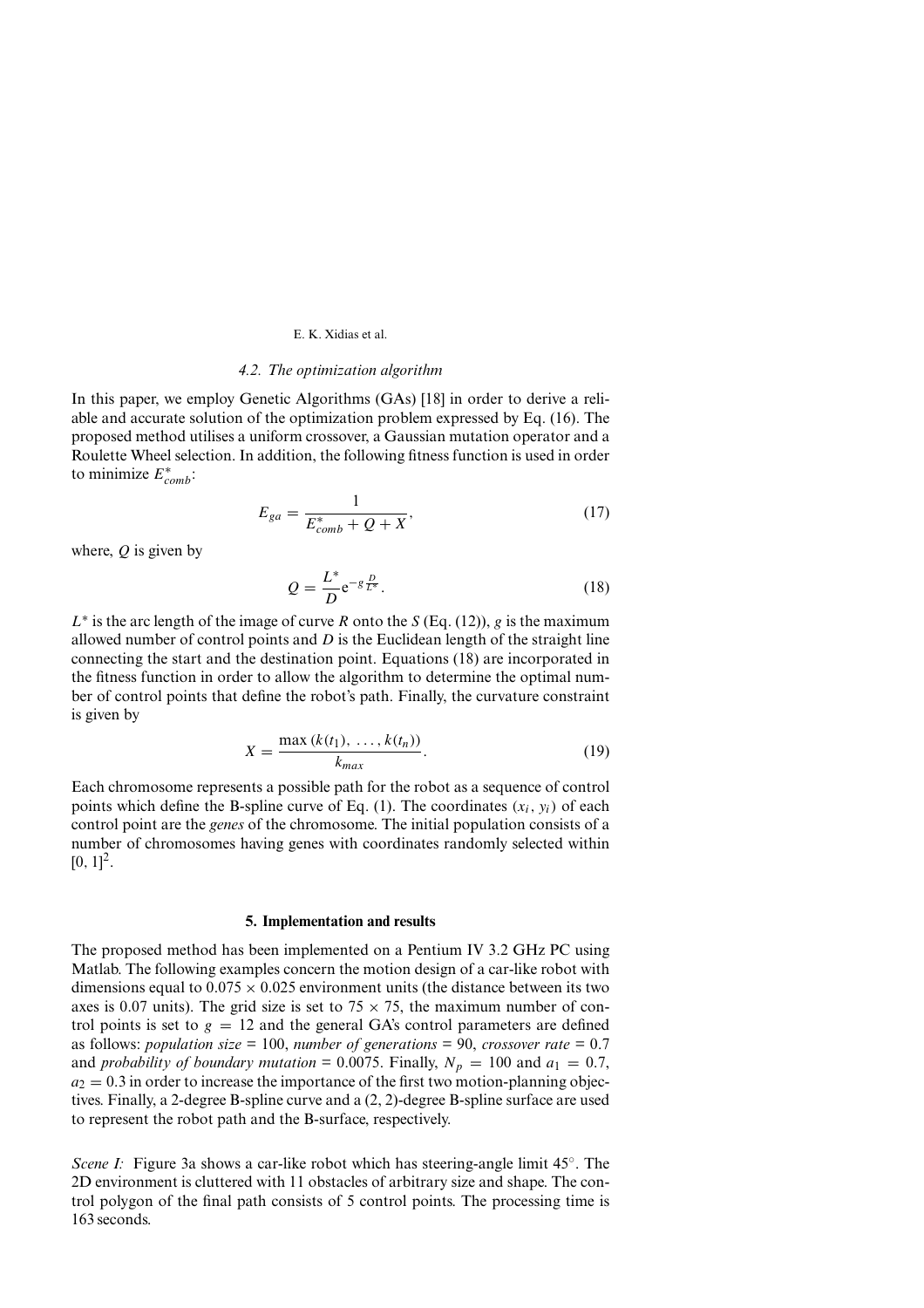Two-dimensional motion-planning for nonholonomic robots



**Fig. 3.** The solution path  $\mathbf{R}(t)$  (red curve) between a start and end configuration

*Scene II:* Figure 3b shows a car-like robot which has steering-angle limit 45°. The 2D environment is cluttered with 10 obstacles of arbitrary size and shape. The control polygon of the final path consists of 6 control points. The processing time is 149 seconds.

Both examples concern motion design problems in complicated environments where the robot is requested to travel a long distance avoiding static obstacles with arbitrary size, shape and location. The computed paths **R***(t)* are smooth and satisfy all the motion-planning criteria **2(i)–2(iv)**. Although, using GAs it is not possible to guarantee that a valid solution path will be obtained after each run, all our experiments have shown that typically one is able to get a near-optimum solution within the first or the second run (for an extensive discussion on this issue the reader is referred to [12, Sect. 3.6.3]).

# **6. Conclusions**

In this paper, a new method is presented for motion-planning of nonholonomic robots. The proposed method employs all the available degrees of freedom in the motion design process. Computer simulations have shown that the new method works efficiently in complicated environments with arbitrarily shaped obstacles.

#### **Acknowledgments**

This work is financed by the Research Committee of the University of Patras as a part of the research project "An Optimal Motion Planning for a Robot based on Computational Geometry" under the K. Karatheodoris frame. University of Patras is a partner in the EU-funded FP6 Innovative Production Machines and Systems (I\*PROMS) Network of Excellence.

#### **References**

- [1] Latombe, J. C.: Robot motion planning. Boston: Kluwer Academic Publishers 1991.
- [2] Kolmanovsky, I., McClamroch, N. H.: Developments in nonholonomic control problems. IEEE Control Systems, pp. 20–36 (1995).
- [3] Jiang, K., Seneviratne, L. D., Earles, S. W. E.: A shortest based path planning algorithm for nonholonomic mobile robots. J. Intell. Robotics Sys. *24*, 347–366 (1999).